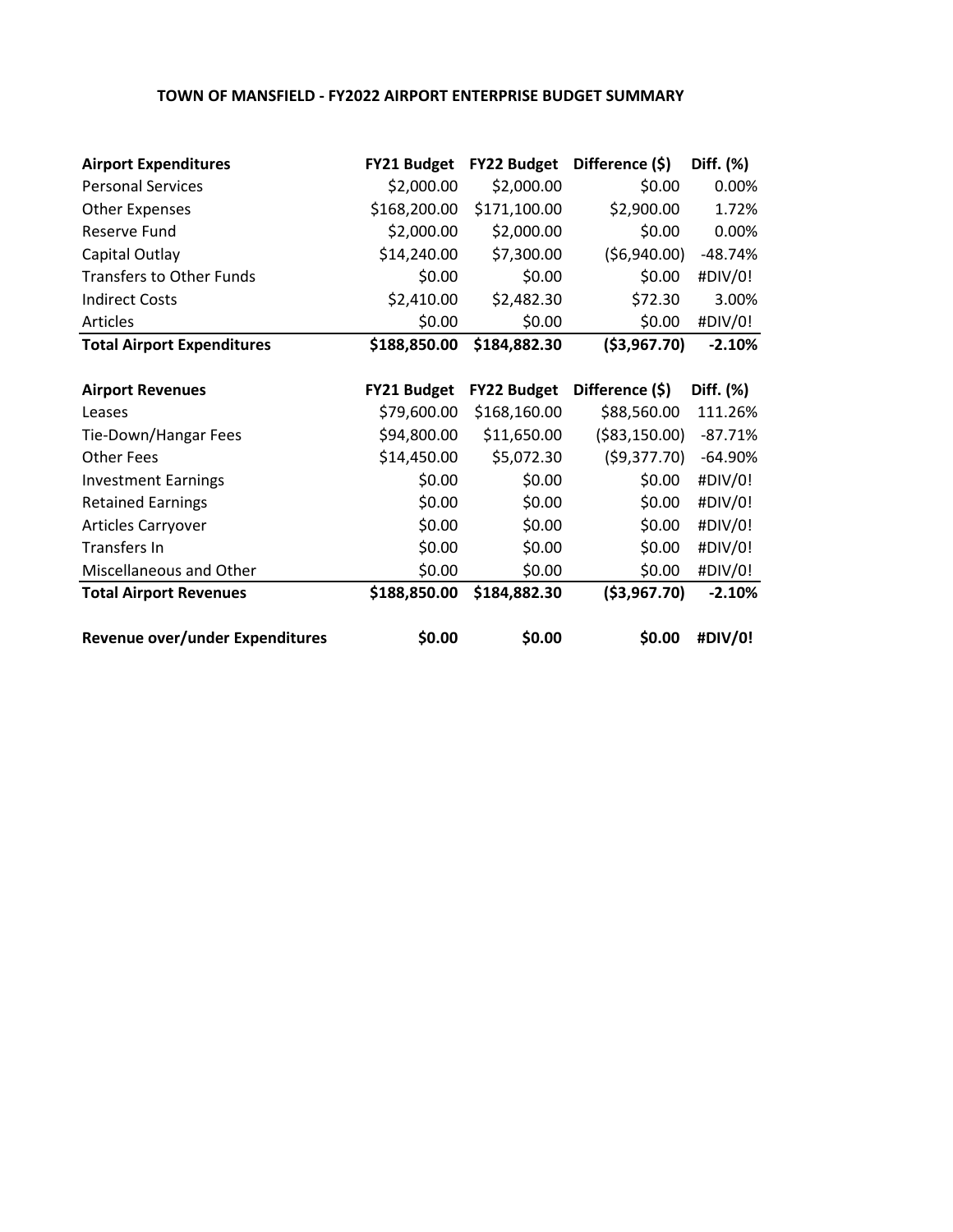|                                                                                                                                                                                                                                                                                                                                                                                                                                                                      |                                                                                                                                                                                                                                                                                                                           |                                                                                                                                                                                                                                                                                          |                                                                                                                                                                                                                                                                                              |                                                                                                                                                                                                                                                                          |                                                                                                                                                                      |                                                                                                                                                                      | a tyler erp solution                                                                                                                                                 |
|----------------------------------------------------------------------------------------------------------------------------------------------------------------------------------------------------------------------------------------------------------------------------------------------------------------------------------------------------------------------------------------------------------------------------------------------------------------------|---------------------------------------------------------------------------------------------------------------------------------------------------------------------------------------------------------------------------------------------------------------------------------------------------------------------------|------------------------------------------------------------------------------------------------------------------------------------------------------------------------------------------------------------------------------------------------------------------------------------------|----------------------------------------------------------------------------------------------------------------------------------------------------------------------------------------------------------------------------------------------------------------------------------------------|--------------------------------------------------------------------------------------------------------------------------------------------------------------------------------------------------------------------------------------------------------------------------|----------------------------------------------------------------------------------------------------------------------------------------------------------------------|----------------------------------------------------------------------------------------------------------------------------------------------------------------------|----------------------------------------------------------------------------------------------------------------------------------------------------------------------|
| 12/22/2020 11:20<br>2826blacasse                                                                                                                                                                                                                                                                                                                                                                                                                                     |                                                                                                                                                                                                                                                                                                                           | Mansfield (Town Of), MA - Live<br><b>NEXT YEAR BUDGET LEVELS REPORT</b>                                                                                                                                                                                                                  |                                                                                                                                                                                                                                                                                              |                                                                                                                                                                                                                                                                          |                                                                                                                                                                      |                                                                                                                                                                      | lР<br>  bgnyrpts                                                                                                                                                     |
| PROJECTION: 2022                                                                                                                                                                                                                                                                                                                                                                                                                                                     | FISCAL YEAR 2022 BUDGET                                                                                                                                                                                                                                                                                                   |                                                                                                                                                                                                                                                                                          |                                                                                                                                                                                                                                                                                              |                                                                                                                                                                                                                                                                          |                                                                                                                                                                      |                                                                                                                                                                      | FOR PERIOD 99                                                                                                                                                        |
| PUBLIC WORKS                                                                                                                                                                                                                                                                                                                                                                                                                                                         |                                                                                                                                                                                                                                                                                                                           | 2020<br><b>REVISED BUD</b>                                                                                                                                                                                                                                                               | 2021<br><b>REVISED BUD</b>                                                                                                                                                                                                                                                                   | 2022<br>Department                                                                                                                                                                                                                                                       | 2022<br>Town Manager                                                                                                                                                 | 2022<br>Select Board                                                                                                                                                 | 2022<br>Finance Committee                                                                                                                                            |
| 482<br>AIRPORT                                                                                                                                                                                                                                                                                                                                                                                                                                                       |                                                                                                                                                                                                                                                                                                                           |                                                                                                                                                                                                                                                                                          |                                                                                                                                                                                                                                                                                              |                                                                                                                                                                                                                                                                          |                                                                                                                                                                      |                                                                                                                                                                      |                                                                                                                                                                      |
| 65482100 AIRPORT - SALARIES                                                                                                                                                                                                                                                                                                                                                                                                                                          |                                                                                                                                                                                                                                                                                                                           |                                                                                                                                                                                                                                                                                          |                                                                                                                                                                                                                                                                                              |                                                                                                                                                                                                                                                                          |                                                                                                                                                                      |                                                                                                                                                                      |                                                                                                                                                                      |
| 65482100 511080                                                                                                                                                                                                                                                                                                                                                                                                                                                      | SAL-CLERCL                                                                                                                                                                                                                                                                                                                | 7,500.00                                                                                                                                                                                                                                                                                 | 2,000.00                                                                                                                                                                                                                                                                                     | 2,000.00                                                                                                                                                                                                                                                                 | .00                                                                                                                                                                  | .00                                                                                                                                                                  | .00                                                                                                                                                                  |
| TOTAL AIRPORT - SALARIES<br>65482150 AIRPORT - EMPLOYEE BENEFITS                                                                                                                                                                                                                                                                                                                                                                                                     |                                                                                                                                                                                                                                                                                                                           | 7,500.00                                                                                                                                                                                                                                                                                 | 2,000.00                                                                                                                                                                                                                                                                                     | 2,000.00                                                                                                                                                                                                                                                                 | .00                                                                                                                                                                  | .00                                                                                                                                                                  | .00                                                                                                                                                                  |
| 65482150 517000                                                                                                                                                                                                                                                                                                                                                                                                                                                      | EMP BENFTS                                                                                                                                                                                                                                                                                                                | 133.00                                                                                                                                                                                                                                                                                   | .00                                                                                                                                                                                                                                                                                          | .00                                                                                                                                                                                                                                                                      | .00                                                                                                                                                                  | .00                                                                                                                                                                  | .00                                                                                                                                                                  |
| 65482200 AIRPORT - EXPENSES                                                                                                                                                                                                                                                                                                                                                                                                                                          | TOTAL AIRPORT - EMPLOYEE BEN                                                                                                                                                                                                                                                                                              | 133.00                                                                                                                                                                                                                                                                                   | .00                                                                                                                                                                                                                                                                                          | .00                                                                                                                                                                                                                                                                      | .00                                                                                                                                                                  | .00                                                                                                                                                                  | .00                                                                                                                                                                  |
| 65482200 521010<br>65482200 521040<br>65482200 521050<br>65482200 523000<br>65482200 523010<br>65482200 523050<br>65482200 524000<br>65482200 524010<br>65482200 524100<br>65482200 524150<br>65482200 524200<br>65482200 529400<br>65482200 529500<br>65482200 530240<br>65482200 530500<br>65482200 534010<br>65482200 534400<br>65482200 542000<br>65482200 570000<br>65482200 573100<br>65482200 574000<br>65482200 574100<br>65482200 576050<br>65482200 578510 | ELECTRICTY<br>AIR ELE AD<br><b>HEAT</b><br>SWR-WTR<br>S-W ADMIN<br>FIR HYDRNT<br>BLDG MNT<br>ADMIN BLDG<br>EQUIP MNT<br>FUEL FARM<br>GRNDS MNT<br>FIR MONITR<br>SEC SYSTEM<br>CON LABOR<br>LEGAL FEES<br>TELEPHONE<br>ADVERTISE<br>OFF SUPP<br>MISC EXP<br>PROF DEVLP<br>PROP INS<br>SURETY INS<br>INS CLAIMS<br>RE TAXES | 6,000.00<br>8,000.00<br>7,500.00<br>300.00<br>2,400.00<br>4,700.00<br>1,500.00<br>2,000.00<br>4,500.00<br>2,000.00<br>25,000.00<br>1,200.00<br>2,000.00<br>69,500.00<br>2,000.00<br>3,600.00<br>1,500.00<br>750.00<br>5,000.00<br>250.00<br>5,500.00<br>5,500.00<br>5,000.00<br>3,500.00 | 6,000.00<br>13,000.00<br>7,000.00<br>300.00<br>3,000.00<br>4,700.00<br>1,700.00<br>$\frac{1}{5}$ ,000.00<br>4,500.00<br>2,000.00<br>25,000.00<br>1,200.00<br>2,000.00<br>69,500.00<br>3,000.00<br>4,800.00<br>1,500.00<br>750.00<br>.00<br>250.00<br>5,500.00<br>5,500.00<br>.00<br>2,000.00 | 3,000.00<br>10,500.00<br>1,000.00<br>200.00<br>3,000.00<br>4,700.00<br>2,500.00<br>20,000.00<br>9,000.00<br>2,500.00<br>20,000.00<br>1,200.00<br>2,000.00<br>69,500.00<br>3,000.00<br>5,000.00<br>1,500.00<br>500.00<br>.00<br>.00<br>6,000.00<br>6,000.00<br>.00<br>.00 | .00<br>.00<br>.00<br>.00<br>.00<br>.00<br>.00<br>.00<br>.00<br>.00<br>.00<br>.00<br>.00<br>.00<br>.00<br>.00<br>.00<br>.00<br>.00<br>.00<br>.00<br>.00<br>.00<br>.00 | .00<br>.00<br>.00<br>.00<br>.00<br>.00<br>.00<br>.00<br>.00<br>.00<br>.00<br>.00<br>.00<br>.00<br>.00<br>.00<br>.00<br>.00<br>.00<br>.00<br>.00<br>.00<br>.00<br>.00 | .00<br>.00<br>.00<br>.00<br>.00<br>.00<br>.00<br>.00<br>.00<br>.00<br>.00<br>.00<br>.00<br>.00<br>.00<br>.00<br>.00<br>.00<br>.00<br>.00<br>.00<br>.00<br>.00<br>.00 |
| TOTAL AIRPORT -<br>65482250 AIRPORT - INDIRECT COSTS                                                                                                                                                                                                                                                                                                                                                                                                                 | EXPENSES                                                                                                                                                                                                                                                                                                                  | 169,200.00                                                                                                                                                                                                                                                                               | 168,200.00                                                                                                                                                                                                                                                                                   | 171,100.00                                                                                                                                                                                                                                                               | .00                                                                                                                                                                  | .00                                                                                                                                                                  | .00                                                                                                                                                                  |
| 65482250 524500                                                                                                                                                                                                                                                                                                                                                                                                                                                      | DP SRVCS                                                                                                                                                                                                                                                                                                                  | 329.00                                                                                                                                                                                                                                                                                   | 339.00                                                                                                                                                                                                                                                                                       | 349.17                                                                                                                                                                                                                                                                   | .00                                                                                                                                                                  | .00                                                                                                                                                                  | .00                                                                                                                                                                  |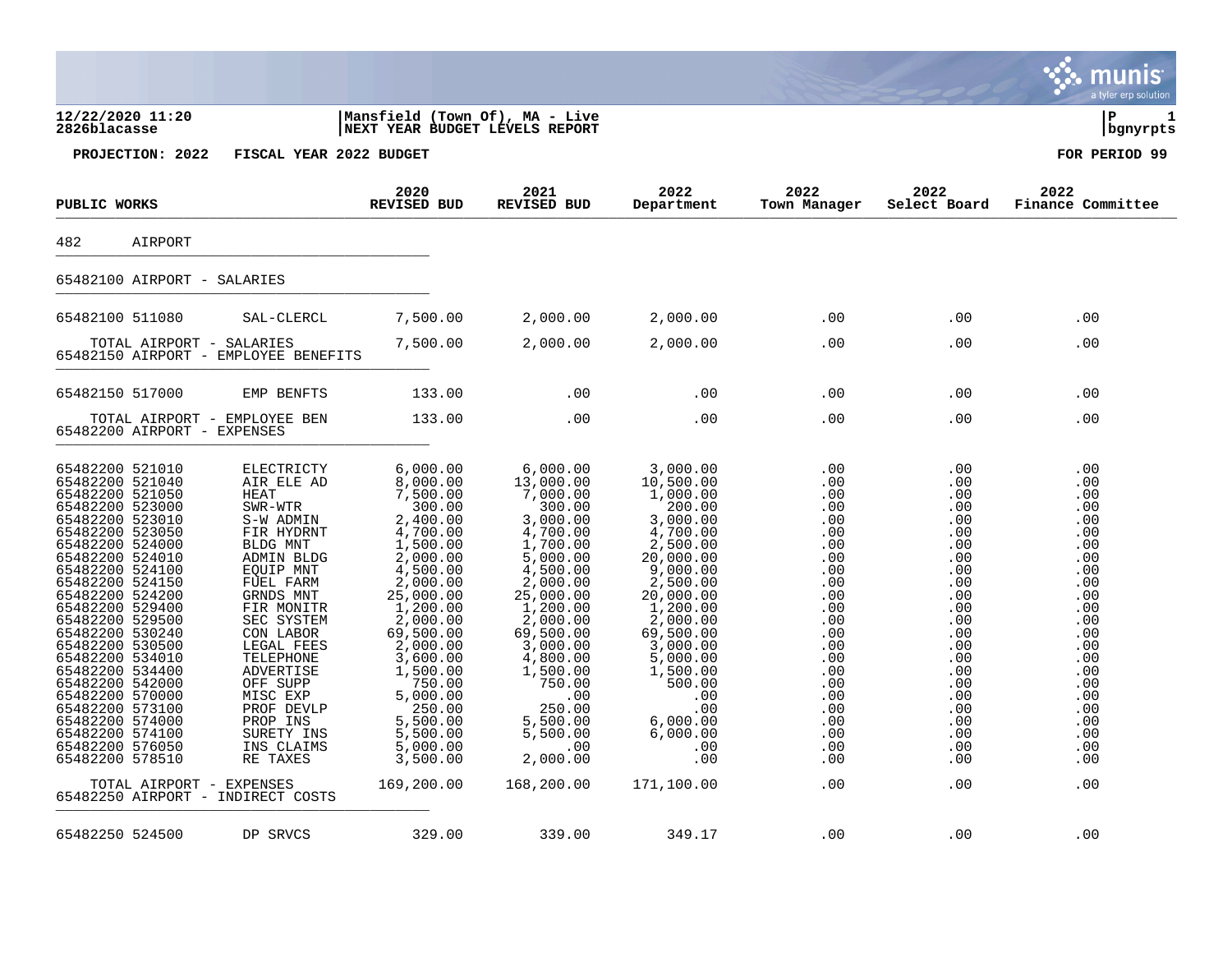

## **12/22/2020 11:20 |Mansfield (Town Of), MA - Live |P 2 2826blacasse |NEXT YEAR BUDGET LEVELS REPORT |bgnyrpts**

**PROJECTION: 2022 FISCAL YEAR 2022 BUDGET FOR PERIOD 99**

| PUBLIC WORKS                                                            |                                | 2020<br><b>REVISED BUD</b>           | 2021<br>REVISED BUD                   | 2022<br>Department                   | 2022<br>Town Manager | 2022              | 2022<br>Select Board Finance Committee |
|-------------------------------------------------------------------------|--------------------------------|--------------------------------------|---------------------------------------|--------------------------------------|----------------------|-------------------|----------------------------------------|
| 65482250 530100<br>65482250 530150                                      | AUDITING<br>TREAS-COLL         | 1,159.00<br>719.00                   | 1,330.00<br>741.00                    | 1,369.90<br>763.23                   | .00<br>.00           | .00<br>.00        | .00<br>.00                             |
| TOTAL AIRPORT - INDIRECT COS<br>65482300 AIRPORT - CAPITAL OUTLAY       |                                | 2,207.00                             | 2,410.00                              | 2,482.30                             | .00                  | .00               | .00                                    |
| 65482300 580000<br>65482300 585000                                      | CAP OUTLAY<br>INFRA IMP        | 15,000.00<br>20,235.00               | 14,240.00<br>.00                      | 7,300.00<br>.00                      | .00<br>.00           | .00<br>.00        | .00<br>.00                             |
| TOTAL AIRPORT - CAPITAL OUTL<br>65482517 AIRPORT - 2017 ARTICLES        |                                | 35,235.00                            | 14,240.00                             | 7,300.00                             | .00                  | .00               | .00                                    |
| 65482517 530000                                                         | RUNWAY                         | 534.86                               | .00                                   | .00                                  | $.00 \,$             | .00               | .00                                    |
| TOTAL AIRPORT - 2017 ARTICLE<br>65482518 AIRPORT - 2018 ARTICLES        |                                | 534.86                               | .00                                   | .00                                  | .00                  | .00               | .00                                    |
| 65482518 584000<br>65482518 586500                                      | OBSTR REMV<br>FUEL PUMP        | 1,606.34<br>882.12                   | .00<br>$.00 \,$                       | .00<br>.00                           | .00<br>.00           | .00<br>.00        | .00<br>.00                             |
| TOTAL AIRPORT - 2018 ARTICLE<br>65482519 AIRPORT -FY2019 SPECIAL ARTICL |                                | 2,488.46                             | .00                                   | .00                                  | .00                  | .00               | .00                                    |
| 65482519 584000<br>65482519 584010                                      | AVIGATION<br>AVIGATION         | 18,649.00<br>500,000.00              | $.00 \,$<br>291,392.45                | .00<br>.00                           | .00<br>.00           | .00<br>.00        | .00<br>.00                             |
| TOTAL AIRPORT -FY2019 SPECIA<br>65482700 AIRPORT - RESERVE FUND         |                                | 518,649.00                           | 291,392.45                            | .00                                  | $.00 \,$             | .00               | .00                                    |
| 65482700 579000                                                         | RESERVE FD                     | 2,000.00                             | 80,720.00                             | 2,000.00                             | .00                  | .00               | .00                                    |
| TOTAL AIRPORT - RESERVE FUND<br>TOTAL AIRPORT<br>TOTAL PUBLIC WORKS     |                                | 2,000.00<br>737,947.32<br>737,947.32 | 80,720.00<br>558,962.45<br>558,962.45 | 2,000.00<br>184,882.30<br>184,882.30 | .00<br>.00<br>.00    | .00<br>.00<br>.00 | .00<br>.00<br>.00                      |
|                                                                         | TOTAL REVENUE<br>TOTAL EXPENSE | .00<br>737,947.32                    | .00<br>558,962.45                     | .00<br>184,882.30                    | .00<br>.00           | .00<br>.00        | .00<br>.00                             |
|                                                                         | GRAND TOTAL                    | 737,947.32                           | 558,962.45                            | 184,882.30                           | .00                  | .00               | .00                                    |

\*\* END OF REPORT - Generated by Barry LaCasse \*\*